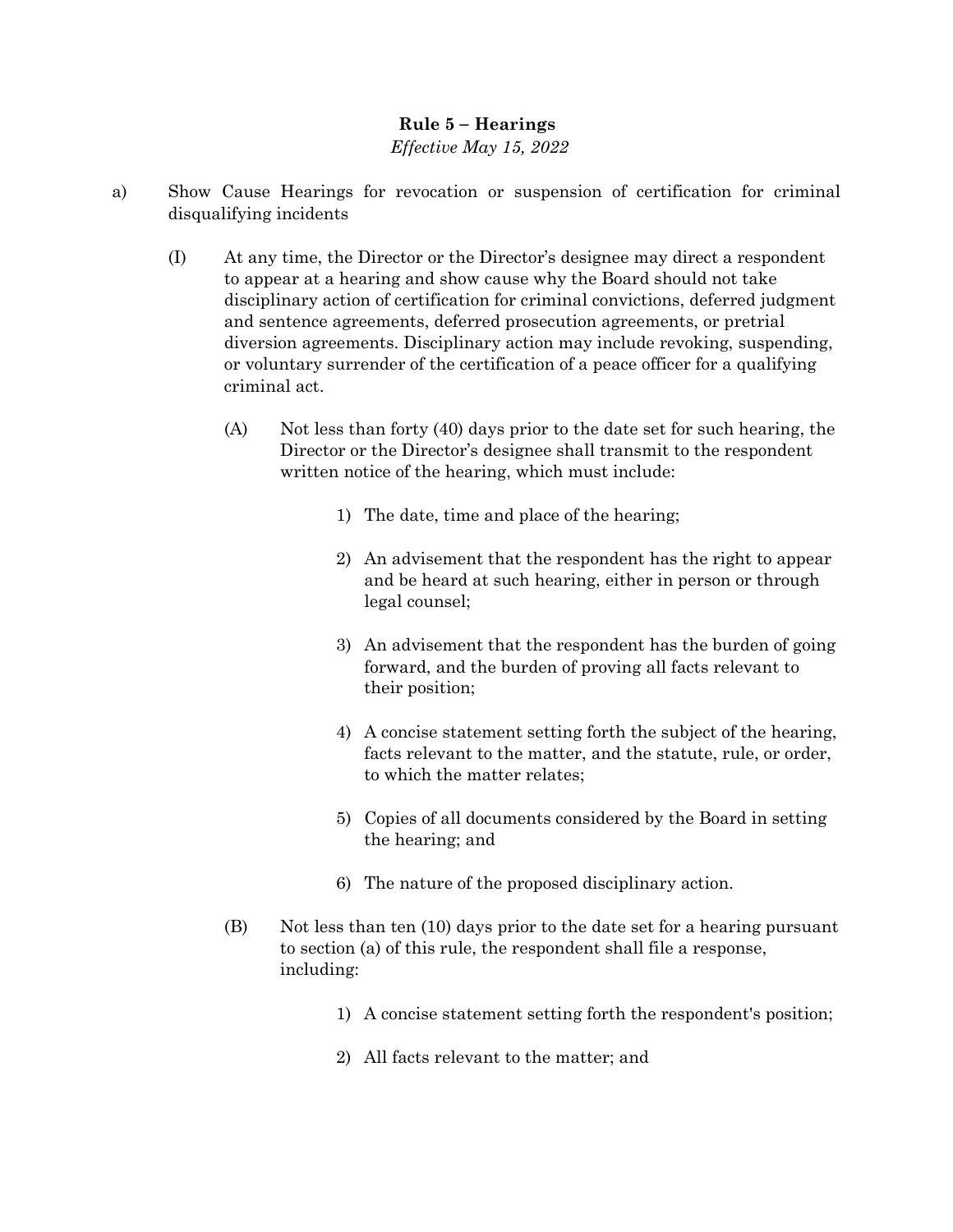- 3) Copies of all documents the respondent wishes the Director or the Director's designee to consider in the matter;
- 4) If applicable, a list of witnesses from whom respondent intends to elicit a statement relevant to the matters at issue; and
- 5) Notification of the respondent's intent to appear at the hearing. If no such notification is received, the hearing will be cancelled, and the Director or the Director's designee will make a finding on the basis of documents presented.
- (C) Actions against certifications may be based upon criminal disqualifying incidents, as defined in Rule 1, of certain offenses as identified or referenced in §§ 24-31-305(1.5), 24-31-904(1)(a)(I),  $(2)(a)(I).$
- (D) When the Director receives notice or otherwise learns that a certificate holder was engaged in a criminal disqualifying incident of the enumerated offenses listed in  $\S$  24-31-305(1.5), 24-31-904(1)(a)(I), (2)(a)(I), the Director shall issue an Order to Show Cause for why the officer's certification should not be revoked.
	- 1) At the show cause hearing, the court record of the conviction or agreement shall constitute prima facie evidence of the conviction or agreement.
	- 2) The certificate holder may be represented by counsel.
	- 3) The certificate holder bears the burden of proving that an exemption from revocation would meet the requirements articulated in Rule 8.
- (E) The Director will consider all information provided at the show cause hearing. If the Director determines by a preponderance of the evidence that disciplinary action is not appropriate, no further action will be taken. If the Director determines by a preponderance of the evidence that the disciplinary action is appropriate, the Director will make a recommendation to the Board regarding appropriate disciplinary action or actions.
- (II) Any certificate holder or chief law enforcement officer of the employing law enforcement agency ("petitioner") may request a hearing before the Director to address matters of this section (a), through the filing of a petition.
	- (A) The petition supporting such request must include: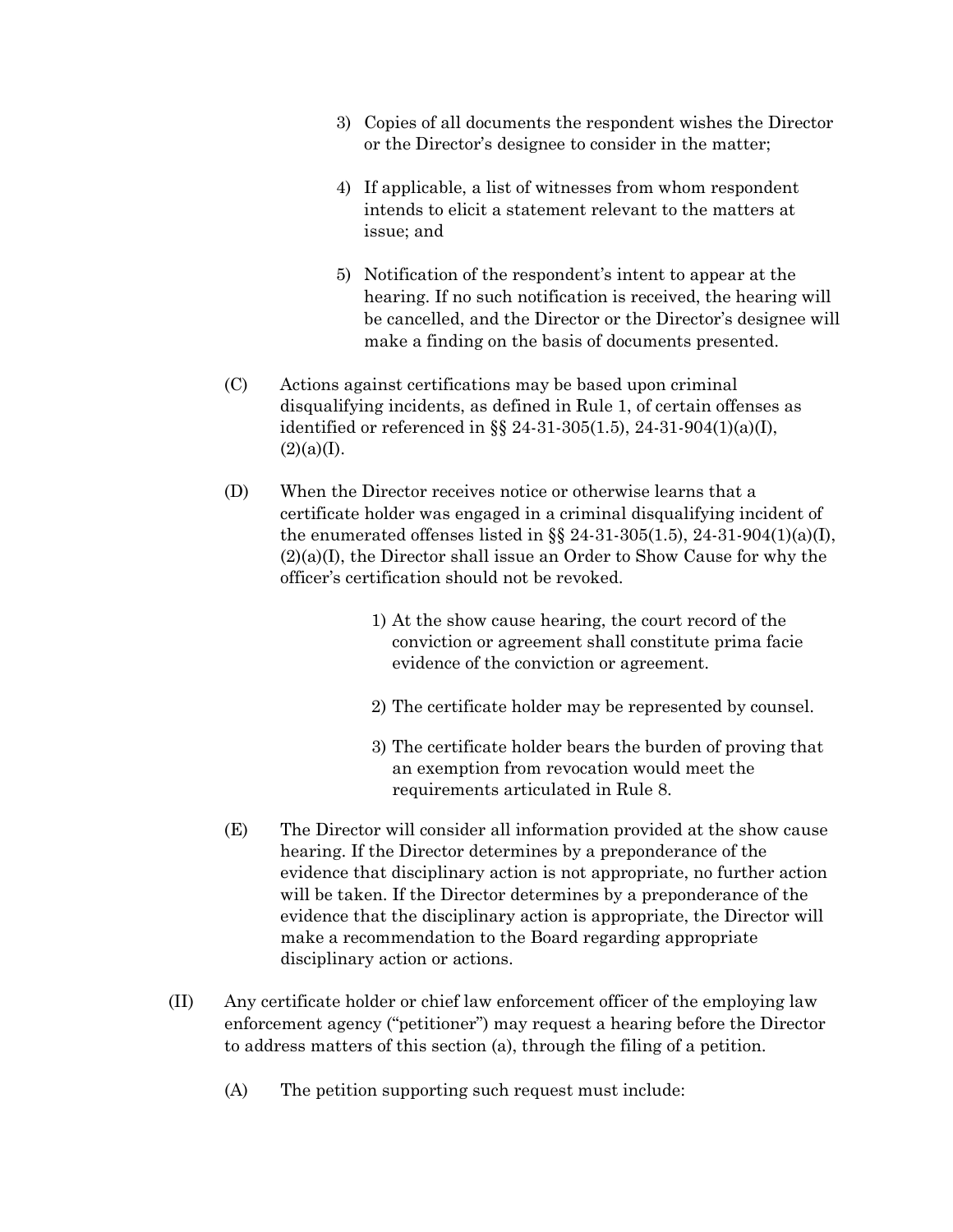- 1) The name and address of the petitioner and whether the petitioner currently possesses Colorado POST certification;
- 2) A concise statement setting forth the subject of the hearing, all facts necessary to the matter, and the statute, rule, or order to which the petition relates;
- 3) A list of witnesses from whom petitioner intends to elicit a statement relevant to the matters at issue;
- 4) Copies of all documents the petitioner wishes the Director to consider in the matter; and
- 5) The action the petitioner wishes the Director to take.
- (B) No less than thirty (30) days prior to the date set for a hearing on a petition, the Director shall provide a written response to the petitioner, including:
	- 1) The date, time and place of such hearing;
	- 2) An advisement that the petitioner has the right to appear and be heard at such hearing, either in person or through legal counsel;
	- 3) An advisement that the petitioner has the burden of going forward, and the burden of proving all facts relevant to their petition; and
- (III) The parties may mutually agree to shorten or lengthen any of the time frames set forth in these sections a) and b).
- b) Administrative Hearings for Disqualifying Incidents Other Than Those Addressed in Subsection (a) $(I)(C)$  of This Rule 5 (not criminal disqualifying incidents)
	- (I) When POST Staff receives appropriate written notification that a peace officer is subject to action against the peace officer's POST certificate pursuant to disqualifying incidents not related to criminal conduct, POST Staff shall take the following actions:
		- (A) The Director shall review the written notification to determine whether the information provided complies with the statutory requirements.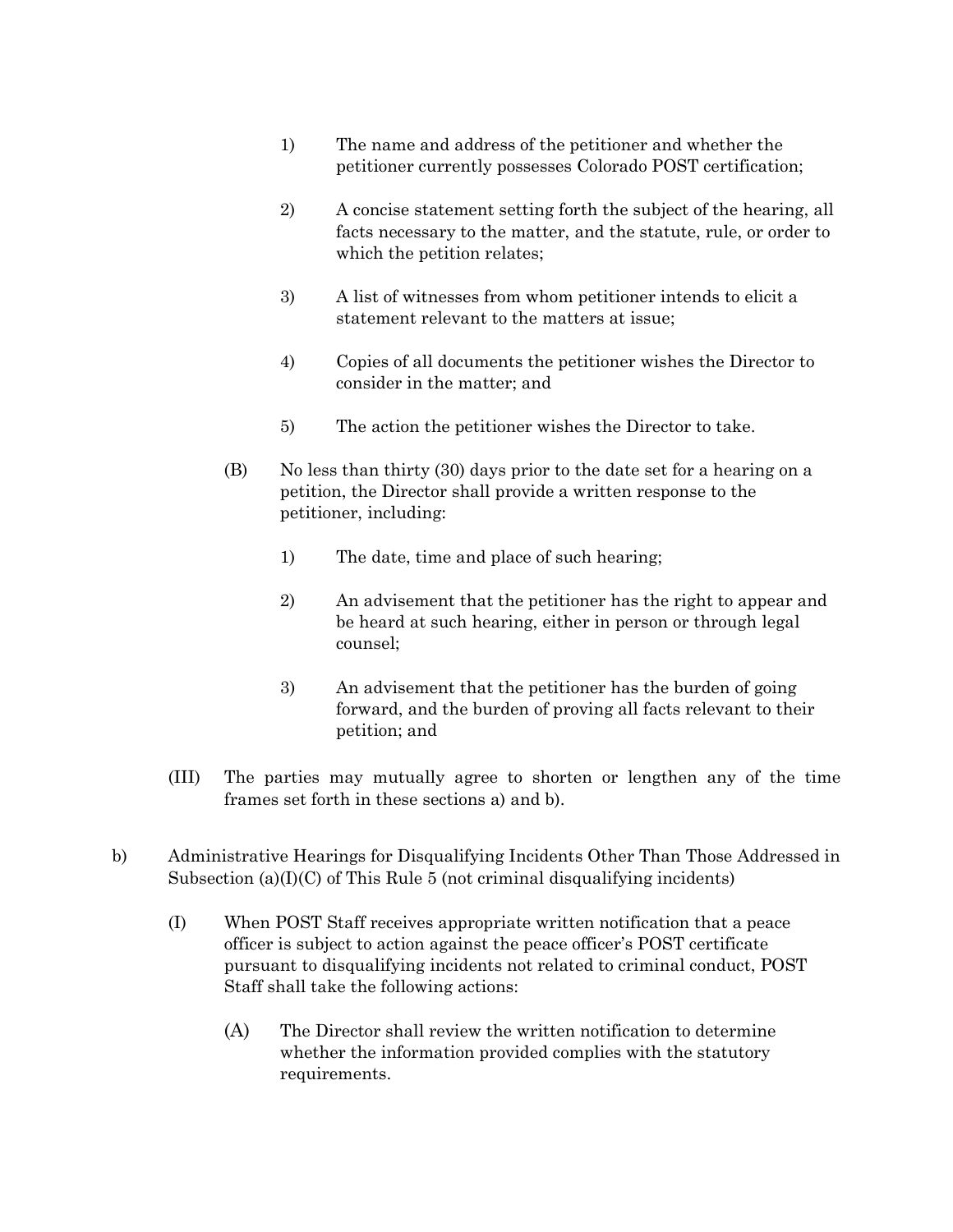- 1) If the Director determines that the information provided in the written notification does not comply with statutory requirements, the Director shall advise the notifying party that determination, and POST will take no further action.
- 2) If the certificate holder is subject to board action under § 24-31- 305(2.5) or for a finding in an internal investigation as outlined in § 24-31-904(1)(a)(III)-(V) or  $(2)(a)$ (III)-(IV), C.R.S., and the Director determines that the information provided in the written notification does comply with the statutory requirements, the Director shall notify the peace officer of the right to request a hearing before a hearing officer to determine whether the peace officer certification should be revoked or suspended. The notice must also inform the peace officer that the peace officer must request the hearing within thirty (30) days of the date of the notice, which may be extended for good cause shown.
	- a. If the peace officer does not request a hearing within the required time frame, the Director will recommend revocation or suspension and the Board will vote on revoking or suspending the certification at its next regular meeting.
	- b. If the peace officer requests a hearing, the Director will request the law enforcement agency to provide documentation relevant to the information provided in the written notification. The Director will review the documentation provided by the law enforcement agency and conduct additional investigation, if necessary and appropriate. Upon the conclusion of the Director's review and investigation, the Director will either recommend no action or refer the matter for hearing.
- (B) If the certificate holder is subject to board action for any other disqualifying incidents not addressed in (a) or  $(b)(1)(A)(2)$  of this rule, and the director determines that the information provided in the written notification does comply with the statutory requirements, the director shall review the documentation provided by the notifying party and conduct additional investigation if necessary and appropriate. Upon the conclusion of the director's review and investigation, the director will either recommend no action or refer the matter for hearing.
- (C) If the matter is referred for hearing, the Director shall appoint a hearing officer to conduct the hearing in accordance with §§ 24-4-104 and 105, C.R.S.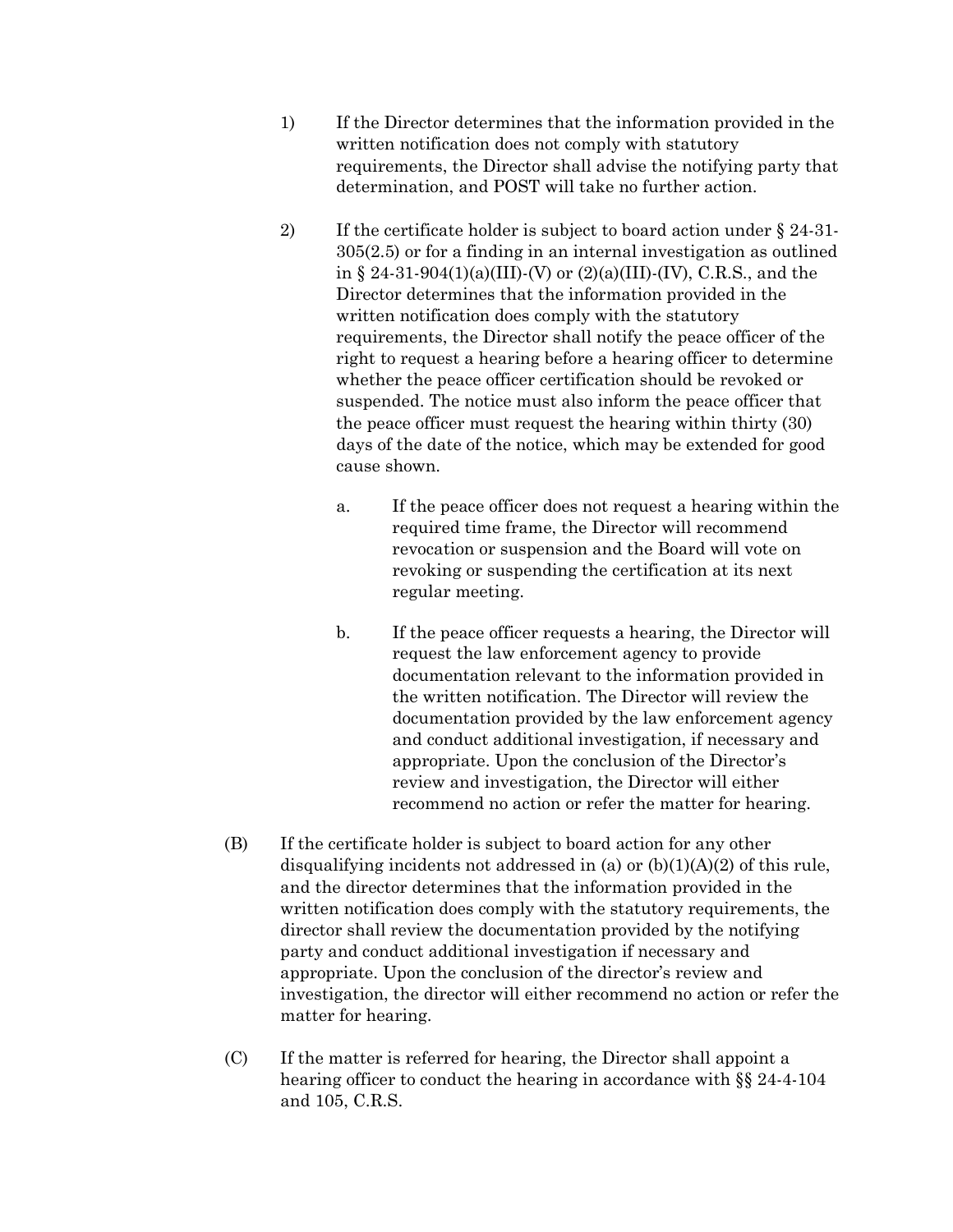- 1) The Director shall advise the notifying party in writing that the matter will be set for hearing and that the law enforcement agency may submit any documentary evidence or argument that it wishes to provide to the hearing officer, and must serve any documentary evidence or argument on all parties. The law enforcement agency may not intervene or participate as a party to the hearing. Documentary evidence or argument must be submitted within fifteen (15) days of notification.
- 2) The hearing shall be conducted in accordance with § 24-4-105, C.R.S. upon filing of a notice of hearing, the hearing officer shall issue a protective order maintaining confidentiality of internal affairs investigation records, if any.
- 3) POST will appear at the hearing through its counsel, and will bear the burden of proving grounds for revocation or suspension of the certification by a preponderance of the evidence. The peace officer may be represented by counsel of their choice.
- 4) At a minimum, the hearing will be audio recorded.
- 5) Within forty-two (42) days of the conclusion of the hearing, the hearing officer shall prepare and file an initial decision, which the agency shall serve upon the parties. Each decision and initial decision must include a statement of findings and conclusions upon all the material issues of fact, law, or discretion presented by the record and the appropriate order, sanction, relief, or denial. A notice of appeal rights shall be attached to the initial decision.
- 6) Either party may file an appeal of the initial decision with the POST Board pursuant to § 24-4-105(14), C.R.S. by filing written exceptions within thirty (30) days of the date of service of the initial decision. Any party who seeks to reverse or modify the initial decision shall file a designation of the relevant parts of the record described in § 24-4-105(14), C.R.S. within twenty (20) days of the initial decision. Within ten (10) days thereafter, any other party or the law enforcement agency may also file a designation of additional parts of the transcript of the proceedings which is to be included and advance the cost thereof. All deadlines are jurisdictional and will not be extended. Timely filing is determined by the date the POST Board receives the appeal. Any appeal must be filed with the POST Board and not the hearing officer.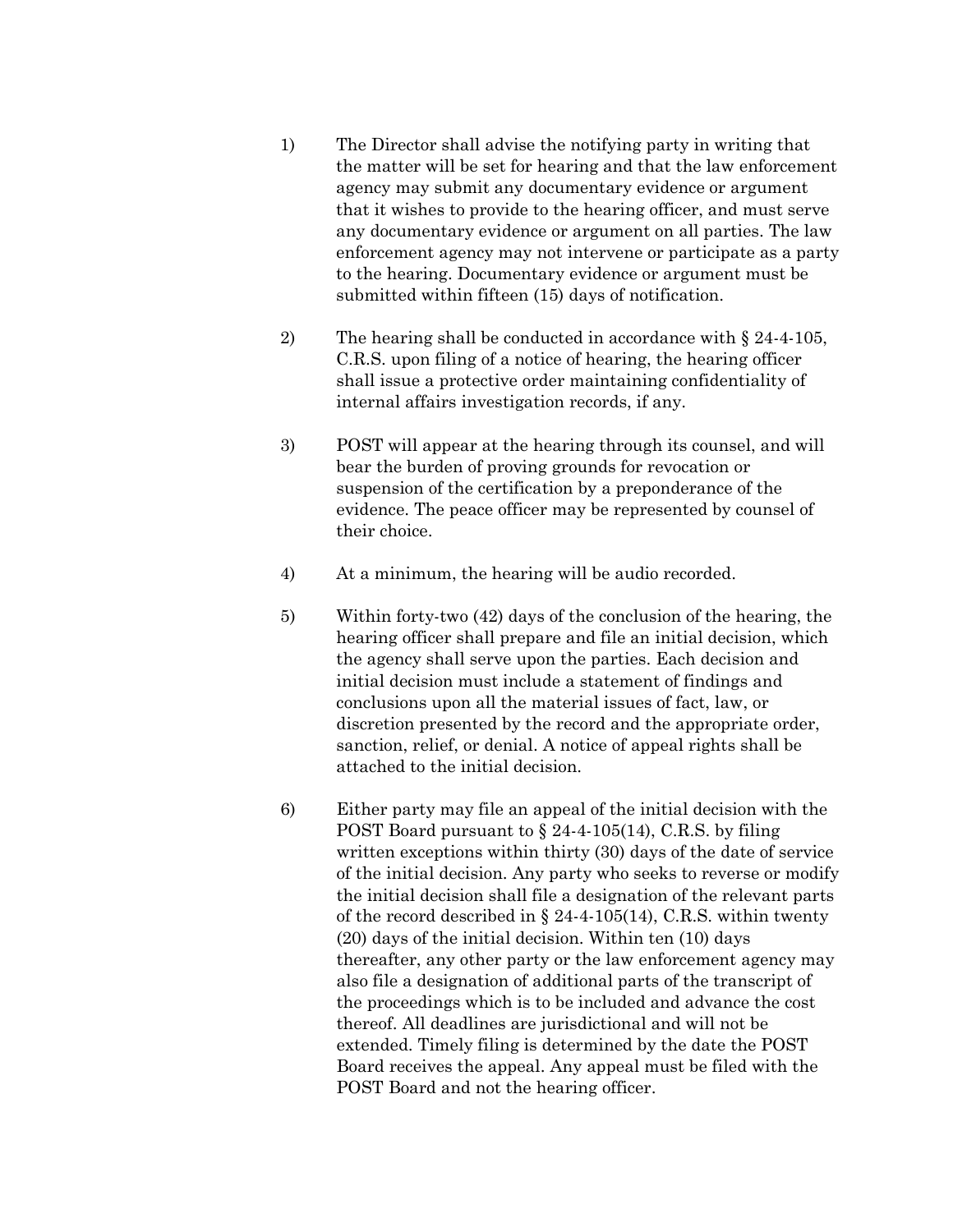- 7) If a party appeals the initial decision of the hearing officer, the appeal must describe in detail the basis for the appeal, the specific findings of fact and/or conclusions of law to be reviewed, and the remedy being sought.
- 8) The record shall be certified within 60 days of the appeal. Any party that designates a transcript as part of the record is responsible for obtaining and paying a certified court reporter who shall prepare the transcript and file it with the Board no more than 59 days after the designation of record. If no transcript has been filed within the time limit, the record will be certified and the transcript will not be included in the record or considered on appeal. In the absence of a transcript, the POST Board is bound by the hearing officer's findings of fact. No transcript is required if the review is limited to a pure question of law.
- 9) The POST Board will notify the parties when the record is certified. Opening briefs are due ten (10) days after the notice is served. Answer briefs are due ten (10) days after the opening brief is filed. Reply briefs are due ten (10) days after the answer brief is filed. These deadlines may be extended by the Director or Director's designee upon motion filed before the deadline upon good cause shown. No brief may exceed ten (10) pages without leave of the Director or Director's designee, which must be requested before the due date for the brief.
- 10) In general, no oral argument will be heard and the POST Board will decide the appeal based upon the briefs. A party may request an oral argument and if requested must be made no later than the date the requesting party's brief is due. If oral argument is granted, the parties will be given notice of the time and place. If granted, oral argument will be limited to no more than ten (10) minutes per side. The moving party may reserve part of its time for rebuttal.
- 11) If neither party appeals, the initial decision of the hearing officer becomes the final decision of the POST Board thirty (30) days after the date of the initial decision.
- c) Appeals of fines or other administrative sanctions issued by the Attorney General:
	- (I) The administration of a fine or other administrative sanction by the Attorney General for violations of part 3, article 31, title 24 of the Colorado Revised Statutes or any rule promulgated under such authority is final unless appealed to the director within thirty (30) days of such decision.